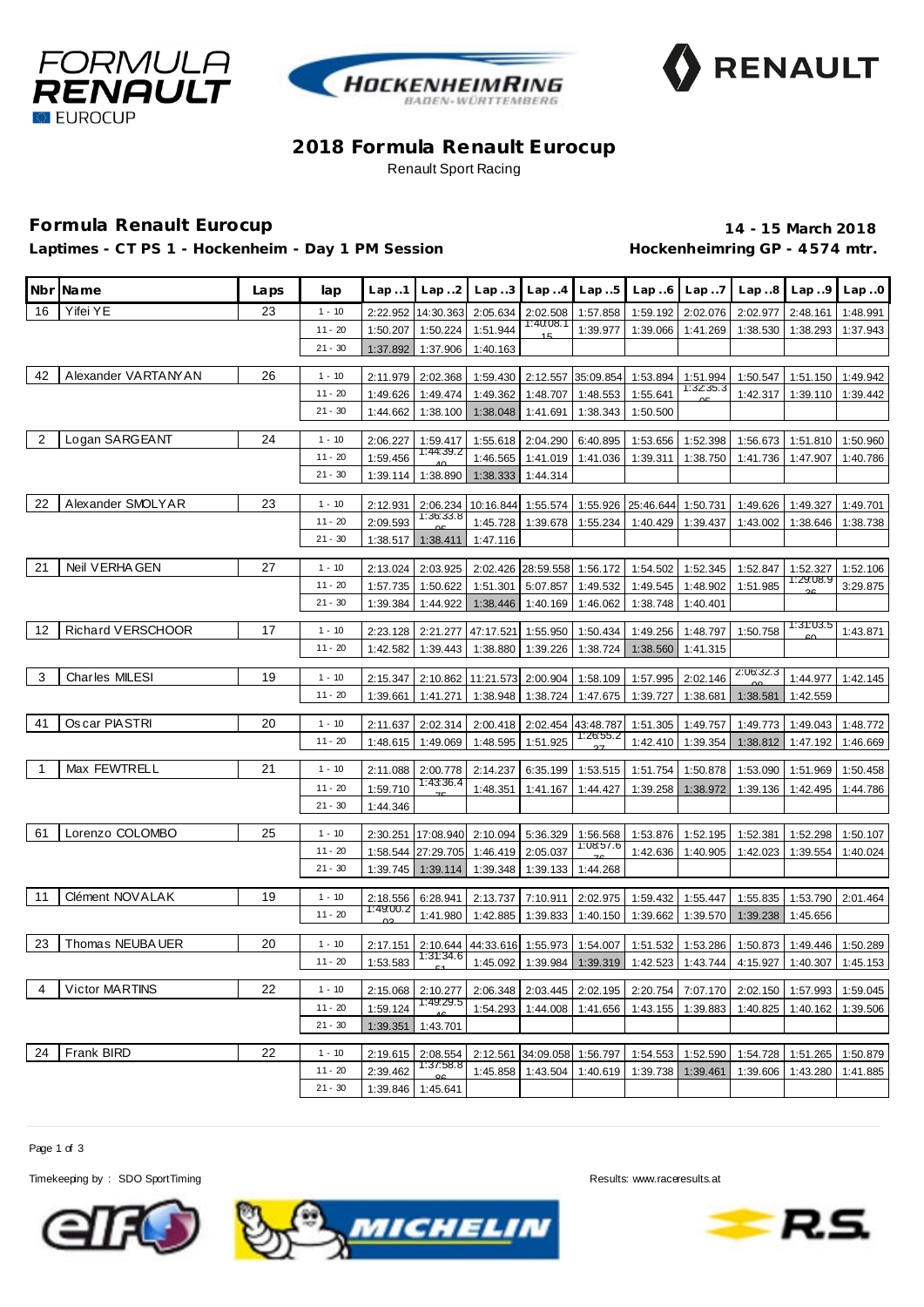





## **2018 Formula Renault Eurocup** Renault Sport Racing

# **Formula Renault Eurocup 14 - 15 March 2018**

Laptimes - CT PS 1 - Hockenheim - Day 1 PM Session **Hockenheimring GP** - 4574 mtr.

|    | Nbr Name            | Laps | lap                   | Lap.1               | Lap.2                                          |                       |                             | $Lap3$ $Lap4$ $Lap5$            |                                                                             | $Lap.6$ $Lap.7$      |                    | $Lap.8$ $Lap.9$ $Lap.0$ |                      |
|----|---------------------|------|-----------------------|---------------------|------------------------------------------------|-----------------------|-----------------------------|---------------------------------|-----------------------------------------------------------------------------|----------------------|--------------------|-------------------------|----------------------|
| 87 | Arthur ROUGIER      | 19   | $1 - 10$              | 2:10.567            | 28:05.388                                      | 1:58.684              |                             | 1:54.635 1:51.500               | 1:51.381                                                                    | 1:51.205             | 1:50.117           | 1:49.271                | 1:54.881             |
|    |                     |      | $11 - 20$             | 1:48.289            | 1:57.421                                       | 1:37:34.7             |                             | 1:49.303 1:40.832               | 1:40.017                                                                    | 1:39.513             | 1:45.677           | 1:54.355                |                      |
| 86 | Jordan CANE         | 24   | $1 - 10$              |                     | 2:28.920                                       |                       |                             |                                 |                                                                             |                      | 1:59.816           |                         |                      |
|    |                     |      | $11 - 20$             | 2:40.558            | 2:03.265 52:33.555                             |                       |                             | 1:47.279 1:46.328 2:05.372      | 2:19.908   2:21.355   2:18.610   11:09.782<br>1:45.631                      | 2:07.126<br>2:03.735 | 1:12:09.4          | 1:58.943<br>2:00.303    | 1:57.108<br>1:51.909 |
|    |                     |      | $21 - 30$             | 1:46.689            | 1:40.932                                       | 1:40.047              | 1:39.615                    |                                 |                                                                             |                      |                    |                         |                      |
|    |                     |      |                       |                     |                                                |                       |                             |                                 |                                                                             |                      |                    |                         |                      |
| 62 | Thomas MAXWELL      | 21   | $1 - 10$              |                     | 2:14.249 10:49.717 14:33.522 1:56.856 1:54.450 |                       |                             |                                 | 1:52.825                                                                    | 1:57.037             | 1:51.987           | 1:52.070                | 1:51.709             |
|    |                     |      | $11 - 20$             | 1:53.637            | 1:37:48.8                                      | 1:44.052              | 1:40.868                    | 1:40.361                        | 1:40.199                                                                    | 1:40.181             | 1:41.884           | 3:08.822                | 1:39.814             |
|    |                     |      | $21 - 30$             | 1:39.877            |                                                |                       |                             |                                 |                                                                             |                      |                    |                         |                      |
| 32 | Alex PERONI         | 11   |                       |                     |                                                |                       |                             |                                 | 2:21:32.6                                                                   |                      |                    |                         |                      |
|    |                     |      | $1 - 10$<br>$11 - 20$ |                     | 2:15.432 10:48.784 2:00.245 1:55.734 1:59.407  |                       |                             |                                 |                                                                             | 1:43.693             | 1:41.894           | 1:40.006                | 1:39.878             |
|    |                     |      |                       | 1:46.724            |                                                |                       |                             |                                 |                                                                             |                      |                    |                         |                      |
| 43 | Sami TAOUFIK        | 21   | $1 - 10$              | 2:21.714            | 2:07.787                                       |                       |                             | 2:17.013 36:49.759 1:58.825     | 1:55.572                                                                    | 1:56.995             | 1:52.080           | 1:51.618                | 2:01.145             |
|    |                     |      | $11 - 20$             | 1:40.20.7<br>$\cap$ | 1:44.459                                       | 1:41.547              | 1:40.578                    | 1:48.474                        | 1:41.640                                                                    | 1:40.082             | 1:41.710           | 1:44.743                | 1:40.364             |
|    |                     |      | $21 - 30$             | 1:47.213            |                                                |                       |                             |                                 |                                                                             |                      |                    |                         |                      |
|    |                     |      |                       |                     |                                                |                       |                             |                                 |                                                                             |                      |                    |                         |                      |
| 52 | Xavier LLOVERAS     | 24   | $1 - 10$              |                     | 2:18.829 18:38.389                             |                       | 6:43.246 11:50.862 1:56.368 | 1:27:25.7                       | 1:53.125                                                                    | 1:53.011             |                    | 1:51.755 1:50.078       | 1:53.645             |
|    |                     |      | $11 - 20$             | 7:15.523            | 1:49.372                                       |                       | 1:48.046 1:50.885           |                                 | 1:44.279                                                                    | 1:42.414             | 1:40.476           | 1:40.918                | 1:41.994             |
|    |                     |      | $21 - 30$             | 1:40.885            | 1:40.219                                       | 1:42.568              | 4:02.176                    |                                 |                                                                             |                      |                    |                         |                      |
| 53 | Eliseo MA RTINEZ    | 26   | $1 - 10$              |                     | 43:00.007 2:06.437                             |                       |                             | 1:57.508 1:55.776 1:52.581      |                                                                             | 1:51.496 1:51.278    |                    | 2:00.698 10:28.149      | 1:48.937             |
|    |                     |      | $11 - 20$             | 1:48.259            | 1:48.749                                       |                       |                             | 1:48.143 1:47.701 1:57.274      | 1:47.954                                                                    | 1:47.668             | 1:47.234           | 1:53.661                | 1:11:39.7            |
|    |                     |      | $21 - 30$             | 1:45.124            | 1:42.104                                       | 1:47.531              | 4:12.676                    | 1:40.510                        | 1:47.882                                                                    |                      |                    |                         |                      |
|    |                     |      |                       |                     |                                                |                       |                             |                                 |                                                                             |                      |                    |                         |                      |
| 84 | V ladimir TZIORTZIS | 23   | $1 - 10$              | 2:33.450            | 2:25.892                                       |                       |                             | 7:06.880   11:17.098   2:01.750 | 1:59.582                                                                    | 7:00.051             | 36:49.443 1:51.027 |                         | 1:49.658             |
|    |                     |      | $11 - 20$             | 1:48.587            | 1:51.919                                       | 1:47.969              | 1:48.569                    | 2:01.358                        | 1:22:48.7                                                                   | 1:44.899             | 1:41.440           | 1:40.931                | 1:43.012             |
|    |                     |      | $21 - 30$             | 1:40.704            | 1:40.532                                       | 1:50.283              |                             |                                 |                                                                             |                      |                    |                         |                      |
| 54 | Christian MUNOZ     | 37   | $1 - 10$              |                     | 2:23.273   13:16.376                           |                       |                             | 2:01.719 2:00.423 1:58.846      | 2:12.835                                                                    | 2:13.814             | 6:20.257           | 1:56.859                | 1:55.290             |
|    |                     |      | $11 - 20$             | 1:55.416            | 1:57.653                                       | 1:53.739              | 1:54.887                    | 1:58.814                        | 8:50.257                                                                    | 1:56.201             | 1:50.563           | 1:50.184                | 1:50.367             |
|    |                     |      | $21 - 30$             | 1:48.769            | 1:49.968                                       |                       | 1:49.396 1:48.578 1:51.573  |                                 | 1:18:02.8                                                                   | 1:47.129             | 1:43.887           | 1:42.940                | 1:42.196             |
|    |                     |      | $31 - 40$             | 1:41.637            | 1:42.129                                       |                       | 1:41.156 1:40.614 1:41.891  |                                 | 1:40.596                                                                    | 1:44.329             |                    |                         |                      |
|    |                     |      |                       |                     |                                                |                       |                             |                                 |                                                                             |                      |                    |                         |                      |
| 63 | Najiy RAZAK         | 23   | $1 - 10$              |                     | 2:15.106 17:41.509                             | 1:59.061              | 1:56.597                    | 2:07.456                        | 7:21.037                                                                    | 1:54.963             | 1:53.813           | 1:53.637                | 1:52.586             |
|    |                     |      | $11 - 20$             | 1:51.806            | 1:51.516                                       | 1:58.427              | 1:34:20.0                   | 1:44.310                        | 1:43.621                                                                    | 1:41.438             | 1:43.564           | 1:41.239                | 1:44.880             |
|    |                     |      | $21 - 30$             | 1:41.294            | 1:40.640                                       | 2:00.325              |                             |                                 |                                                                             |                      |                    |                         |                      |
| 51 | <b>Axel MATUS</b>   | 21   | $1 - 10$              | 2:14.642            | 9:05.940                                       |                       |                             | 1:53.085                        |                                                                             | 12:37.775            | 1:49.237           |                         |                      |
|    |                     |      | $11 - 20$             | 1:53.435            | 1:54.720                                       | 1:52.685<br>1:06:48.7 | 1:50.570<br>1:43.436        |                                 | 1:57.352                                                                    | 1:46.001             |                    | 1:47.672                | 1:53.319             |
|    |                     |      | $21 - 30$             | 1:49.057            |                                                |                       |                             | 1:41.548                        | 1:41.091                                                                    |                      | 1:40.691           | 1:45.759                | 1:46.083             |
|    |                     |      |                       |                     |                                                |                       |                             |                                 |                                                                             |                      |                    |                         |                      |
| 90 | Phil HILL           | 26   | $1 - 10$              | 2:20.666            | 2:16.887                                       |                       |                             | 46:17.356 2:04.127 2:00.228     | 1:58.999                                                                    | 2:12.629             | 9:35.821           | 1:58.718                | 1:55.451             |
|    |                     |      | $11 - 20$             | 1:54.133            | 1:54.100                                       |                       |                             | 1:52.997 1:56.003 51:56.301     | 1:48.794                                                                    | 1:46.063             |                    | 1:46.698 27:16.873      | 1:44.069             |
|    |                     |      | $21 - 30$             | 1:42.648            | 1:42.494                                       | 1:42.777              |                             | 1:42.557 1:42.078               | 1:45.105                                                                    |                      |                    |                         |                      |
|    |                     |      |                       |                     |                                                |                       |                             |                                 |                                                                             |                      |                    |                         |                      |
| 85 | Raúl GUZ MAN        | 12   | $1 - 10$              |                     | 56:41.660 1:56.858                             | 1:53.781              | 1:50.538                    | 1:49.991                        | 1:51.580                                                                    | 1:49.149             | 1:48.869           | 1:48.838                | 1:48.321             |
|    |                     |      | $11 - 20$             | 1:47.758            | 1:53.801                                       |                       |                             |                                 |                                                                             |                      |                    |                         |                      |
| 31 | Christian LUNDGAARD | 7    | $1 - 10$              |                     |                                                |                       |                             |                                 | 2:16.330   10:49.346   1:58.133   1:54.062   1:52.577   1:51.830   1:56.523 |                      |                    |                         |                      |
|    |                     |      |                       |                     |                                                |                       |                             |                                 |                                                                             |                      |                    |                         |                      |

Page 2 of 3

Timekeeping by : SDO SportTiming Results:<www.raceresults.at>